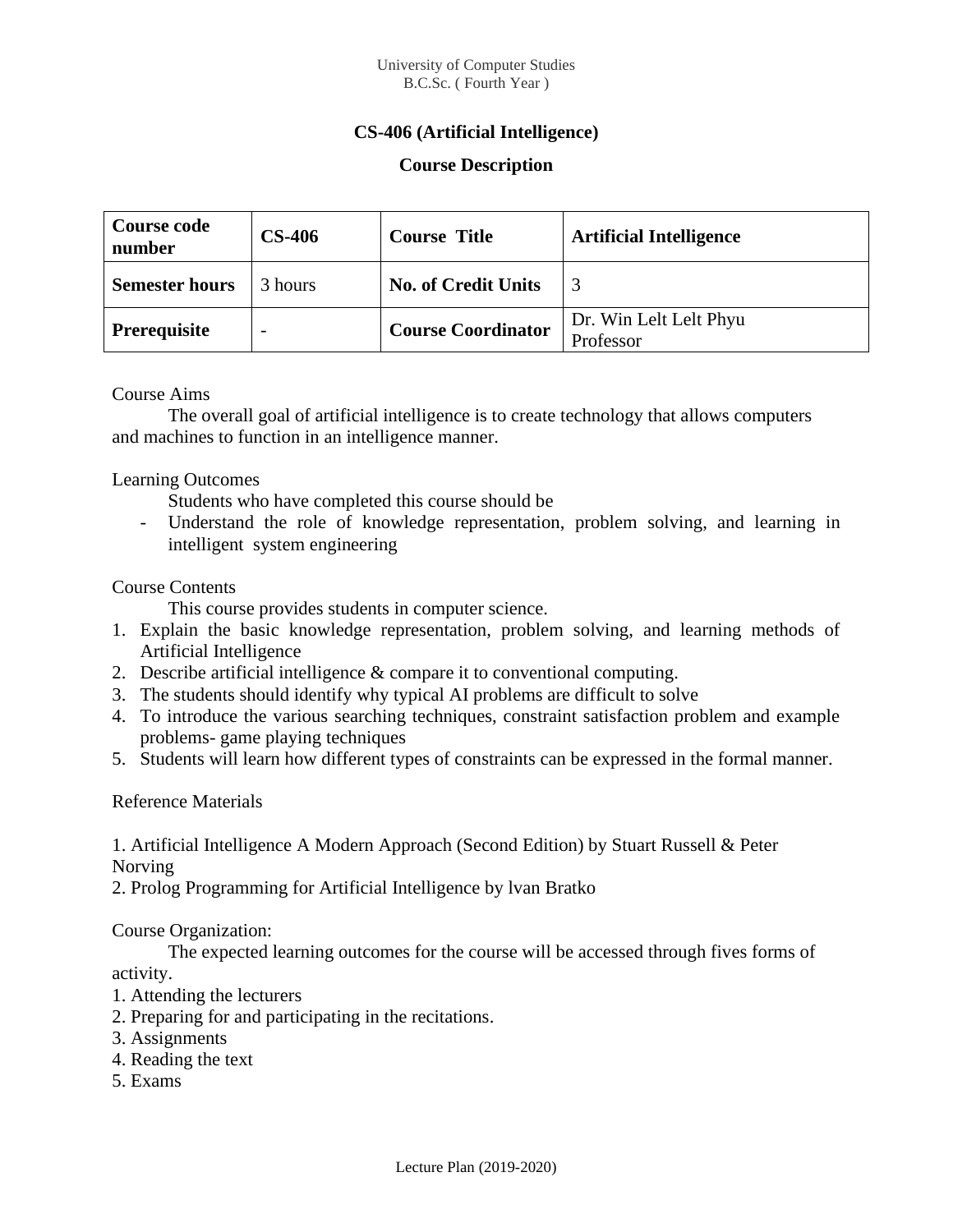## **Assessment**

| Exam                       | 50% |
|----------------------------|-----|
| Tutorials/Moodle Test      | 10% |
| <b>Class Participation</b> | 10% |
| Quiz                       | .5% |
| Presentation /Assignment   | 10% |
| Project                    | 15% |

# **Tentative Schedule**

45 periods for 15 weeks (50 minutes for 1 period)

| No. | <b>Chapter</b>                                                                                                                                                                                                                                                                                  | Page    | <b>Period</b>  | <b>Detail Lecture Plan</b>    |
|-----|-------------------------------------------------------------------------------------------------------------------------------------------------------------------------------------------------------------------------------------------------------------------------------------------------|---------|----------------|-------------------------------|
| 1.  | Chapter 1<br><b>Introduction to Prolog</b>                                                                                                                                                                                                                                                      |         | 6              | <b>Book 1</b>                 |
|     | Defining relations by facts<br>$\bullet$<br>Defining relations by rules<br>$\bullet$<br>Recursive rules<br>$\bullet$<br>How Prolog answers questions<br>$\bullet$<br>Declarative and procedural<br>meaning of programs                                                                          |         |                |                               |
| 2.  | Chapter 2<br><b>Syntax and Meaning of Prolog</b><br><b>Programs</b>                                                                                                                                                                                                                             |         | 6              | <b>Book 1</b>                 |
|     | Data Objects<br>$\bullet$<br>Matching<br>$\bullet$<br>Declarative meaning of Prolog<br>$\bullet$<br>programs<br>Procedural meaning<br>$\bullet$<br>Example : monkey and banana<br>$\bullet$<br>Order of clauses and goals<br>$\bullet$<br>The relation between Prolog and<br>$\bullet$<br>logic |         | 6              |                               |
| 3.  | Chapter 3<br>Lists, Operators, Arithmetic                                                                                                                                                                                                                                                       |         | 8              | <b>Book 1</b>                 |
|     | Representation of lists<br>$\bullet$<br>Some operations on lists<br>Operator notation<br>Arithmetic                                                                                                                                                                                             |         | 8              |                               |
| 4.  | Chapter 1<br><b>Introduction</b>                                                                                                                                                                                                                                                                |         | $\overline{2}$ | <b>Book 2</b>                 |
|     | What is AI?<br>1.1                                                                                                                                                                                                                                                                              | $1 - 5$ | $\mathbf{1}$   | Explain Figure 1.1 and Ex 1.1 |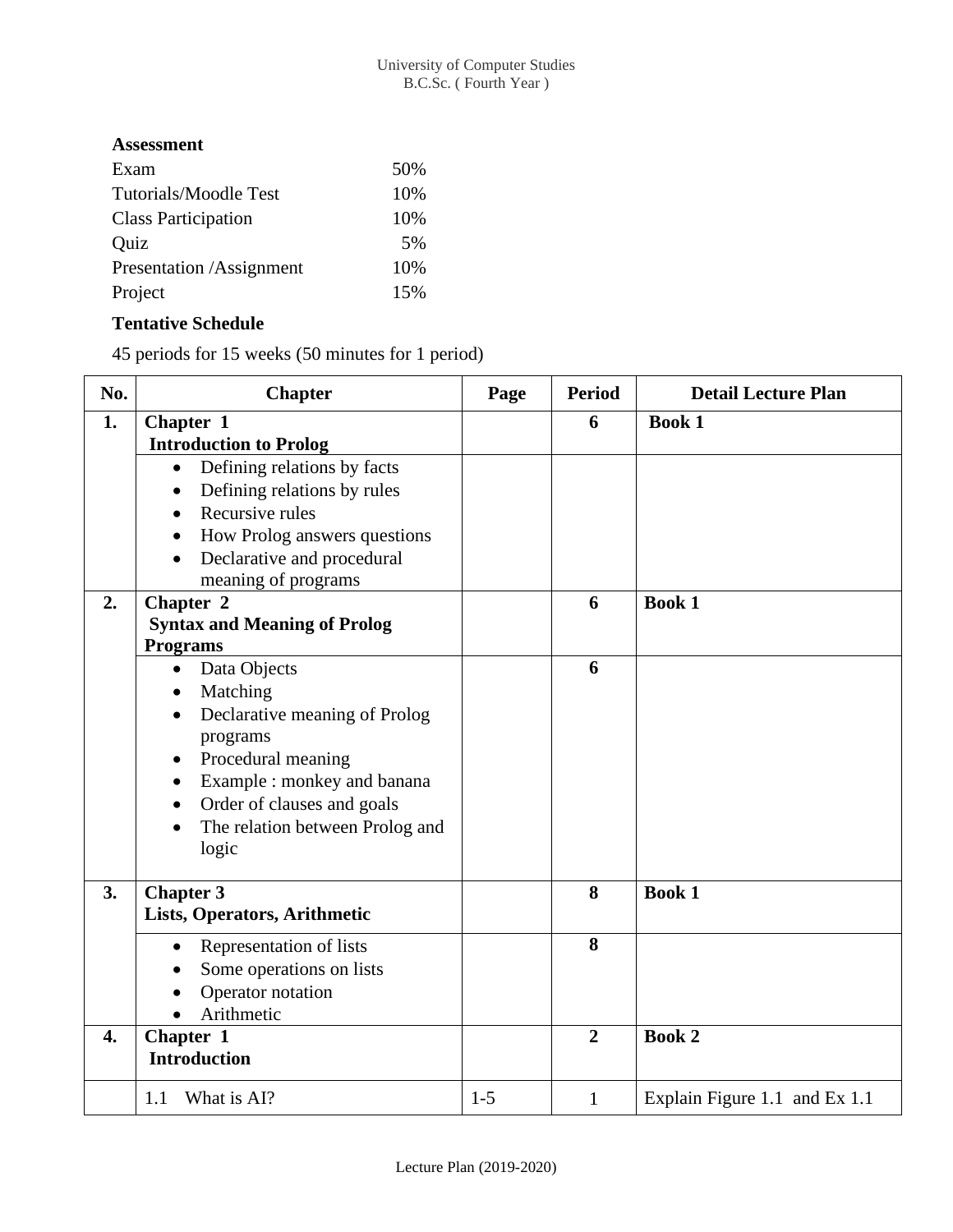|    | The Foundations of AI<br>1.2<br>The History of AI<br>1.3                                                              | $5 - 27$    | 1                | Overview       |
|----|-----------------------------------------------------------------------------------------------------------------------|-------------|------------------|----------------|
|    | The state of the art<br>1.4                                                                                           | 27-28       |                  |                |
| 5. | Chapter 2                                                                                                             |             | 5                | Book2          |
|    | <b>Intelligent Agents</b>                                                                                             |             |                  |                |
|    | <b>Agents and Environments</b><br>2.1                                                                                 | 32-34       | 1                |                |
|    | Good behavior: The concept of<br>2.2<br>Rationality                                                                   | 34-38       | $\mathbf{1}$     |                |
|    | The nature of Environment PEAS<br>2.3                                                                                 | 38-40       | $\mathbf{1}$     | Explain Detail |
|    | Exercises & Assignment                                                                                                | 56-57       | $\mathbf{1}$     | Exe. 2.1,2.5   |
|    | Tutorial                                                                                                              |             | $\mathbf{1}$     |                |
| 6. | <b>Logical Agents</b><br><b>Chapter 7</b>                                                                             |             | 9                | Book2          |
|    | 7-1 Knowledge-Based Agents                                                                                            | 195 - 197   |                  | Detail Explain |
|    | 7-2 The Wumpus World                                                                                                  | 197 - 200   | $\mathbf{1}$     | Detail Explain |
|    | 7-3 Logic                                                                                                             | $200 - 204$ |                  | Detail Explain |
|    | 7-4 Propositional Logic                                                                                               | $204 -$     | $\overline{2}$   | Detail Explain |
|    | A Very Simple Logic                                                                                                   | 211         |                  |                |
|    | <b>Syntax</b>                                                                                                         |             |                  |                |
|    | <b>Semantics</b>                                                                                                      |             |                  |                |
|    | A Simple Knowledge Base                                                                                               |             |                  |                |
|    | Inference                                                                                                             |             |                  |                |
|    | Equivalence, Validity and                                                                                             |             |                  |                |
|    | Satisfiability                                                                                                        |             |                  |                |
|    | 7-5 Reasoning Patterns in Propositional                                                                               | 211-220     | $\overline{2}$   | Detail Explain |
|    | Logic                                                                                                                 |             |                  |                |
|    | Resolution                                                                                                            |             |                  |                |
|    | <b>CNF</b>                                                                                                            |             |                  |                |
|    | A resolution algorithm                                                                                                |             |                  |                |
|    | Forward and Backward Chaining                                                                                         | $220 -$     |                  |                |
|    | 7-6 Effective Propositional Inference<br>A complete Backtracking                                                      | 222         | $\overline{2}$   |                |
|    | Algorithm                                                                                                             |             |                  |                |
|    | 7-7 Agents Based on Propositional                                                                                     |             |                  |                |
|    | Logic                                                                                                                 | 231         |                  |                |
|    | A Comparison                                                                                                          |             |                  |                |
|    | Exercises 1, 2, 4, 5, 6, 7, 8, 9                                                                                      | $236 - 238$ | $\mathbf{1}$     |                |
|    | Tutorial(Chapter 7)                                                                                                   |             | $\mathbf{1}$     |                |
| 7. | <b>Chapter 8 First-Order Logic</b>                                                                                    |             | $\boldsymbol{9}$ | Book2          |
|    | 8-1 Representation Revisited                                                                                          | $240 - 245$ | $\mathbf{1}$     |                |
|    | 8-2 Syntax and Semantics of First-Order<br>Logic Models for First-Order Logic<br>Symbols and interpretations<br>Terms | $245 - 253$ | 2                | Explain detail |